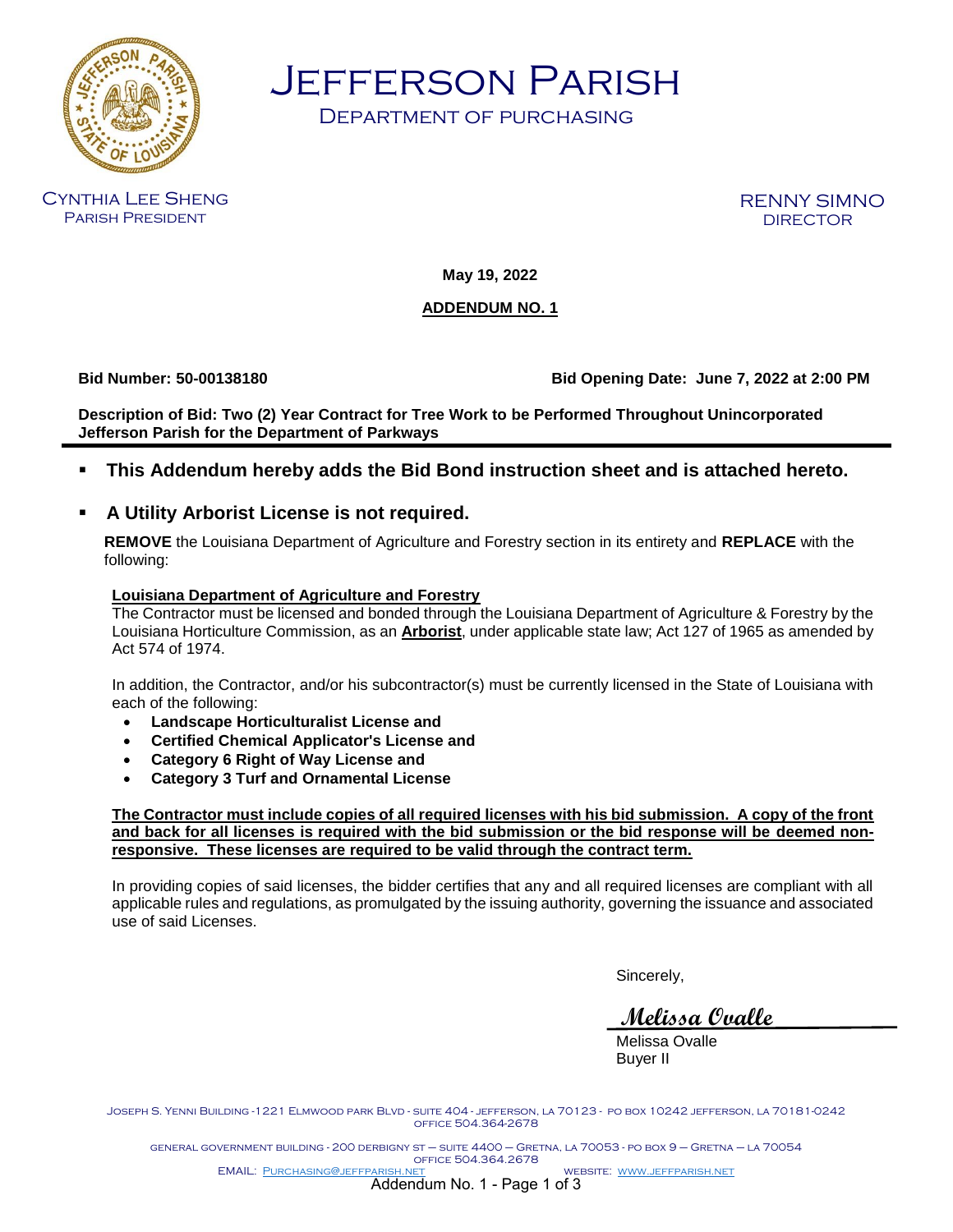

Jefferson Parish

Department of purchasing



RENNY SIMNO **DIRECTOR** 

**Bidders must acknowledge all addenda on the bid form. Bidder acknowledges receipt of this addendum on the bid form by indicating the addendum number listed above. Failure to list each addenda number on the bid form will result in bid rejection.**

**This addendum is a part of the contract documents and modifies the original bidding documents and specifications. The contents of this addendum shall be included in the contract documents. Changes made by this addendum shall take precedence over the documents of earlier date.**

Joseph S. Yenni Building -1221 Elmwood park Blvd - suite 404 - jefferson, la 70123 - po box 10242 jefferson, la 70181-0242 office 504.364-2678

general government building - 200 derbigny st – suite 4400 – Gretna, la 70053 - po box 9 – Gretna – la 70054 office 504.364.2678 EMAIL: [Purchasing@jeffparish.net](mailto:Purchasing@jeffparish.net) website: [www.jeffparish.net](http://www.jeffparish.net/)